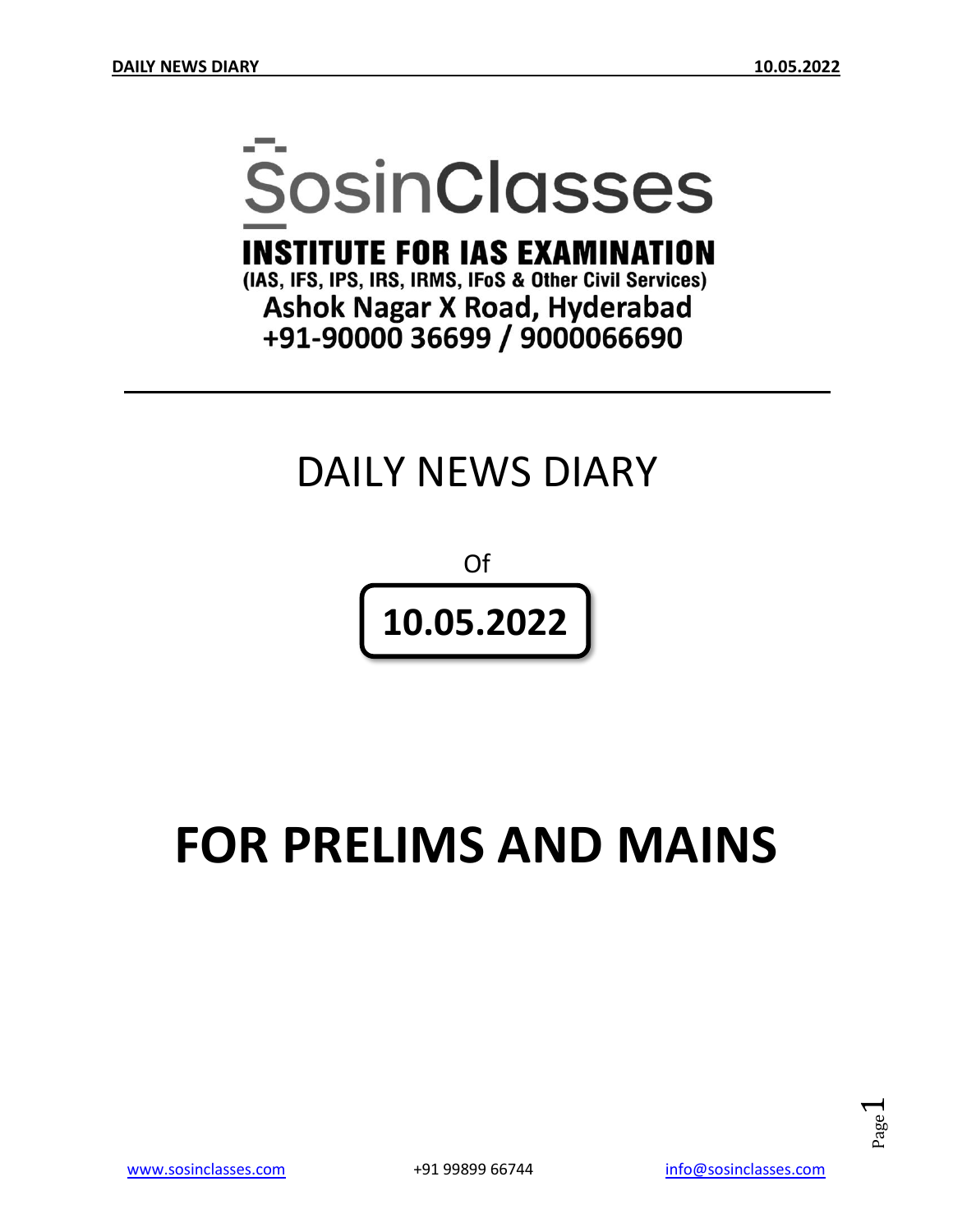Warm Greetings.

- $\triangleright$  DnD aims to provide every day news analysis in sync with the UPSC pattern.
- $\triangleright$  It is targeted at UPSC Prelims & Mains.
- $\triangleright$  Daily articles are provided in the form of Question and Answers
- To have a bank of mains questions.
- And interesting to read.
- Providing precise information that can be carried straight to the exam, rather than over dumping.

JOSINCIOSSES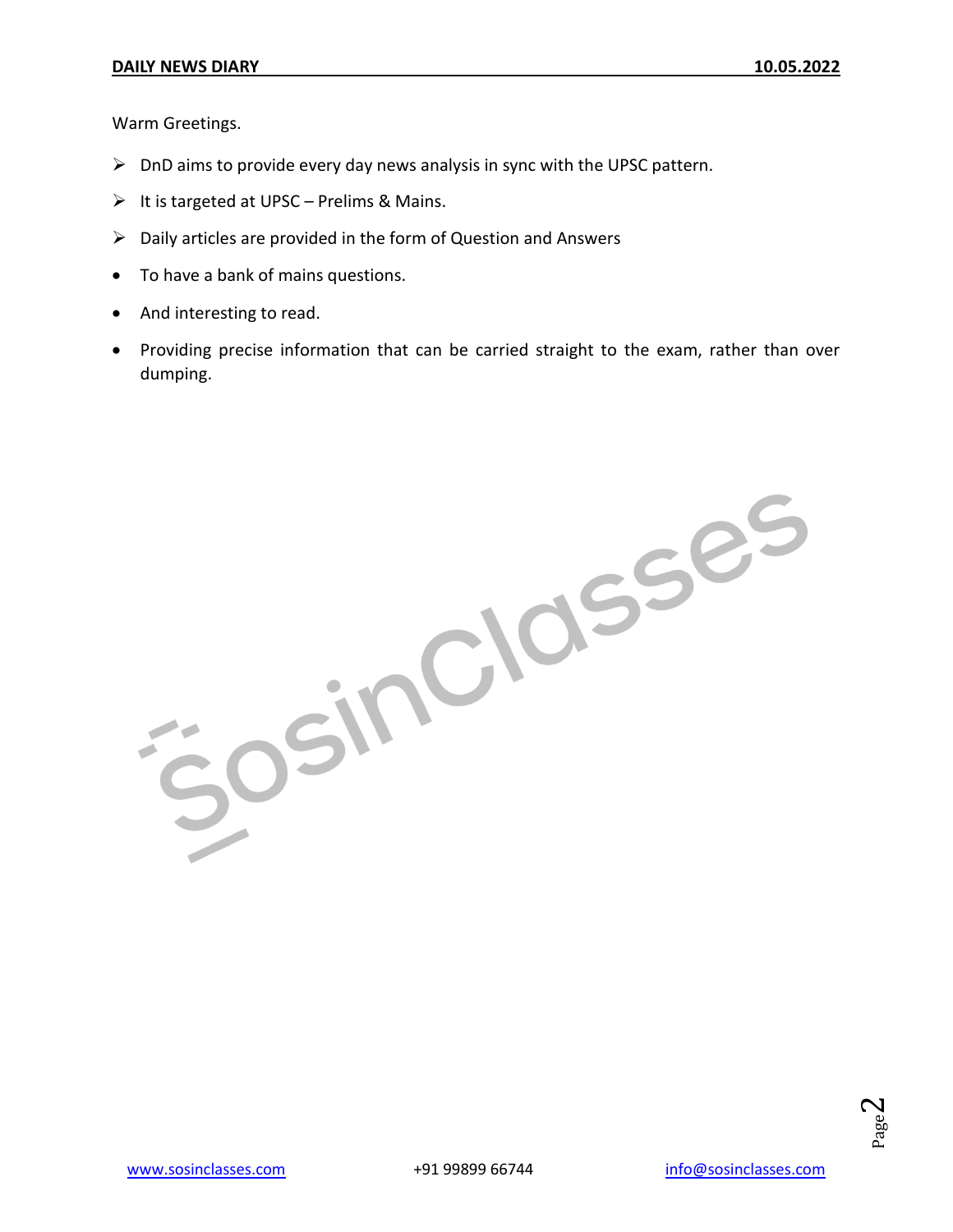**GS 1**

# **INDEX**

| ב כט            |  |  |
|-----------------|--|--|
|                 |  |  |
| GS <sub>3</sub> |  |  |
|                 |  |  |
|                 |  |  |
|                 |  |  |

| 11 |
|----|
|    |

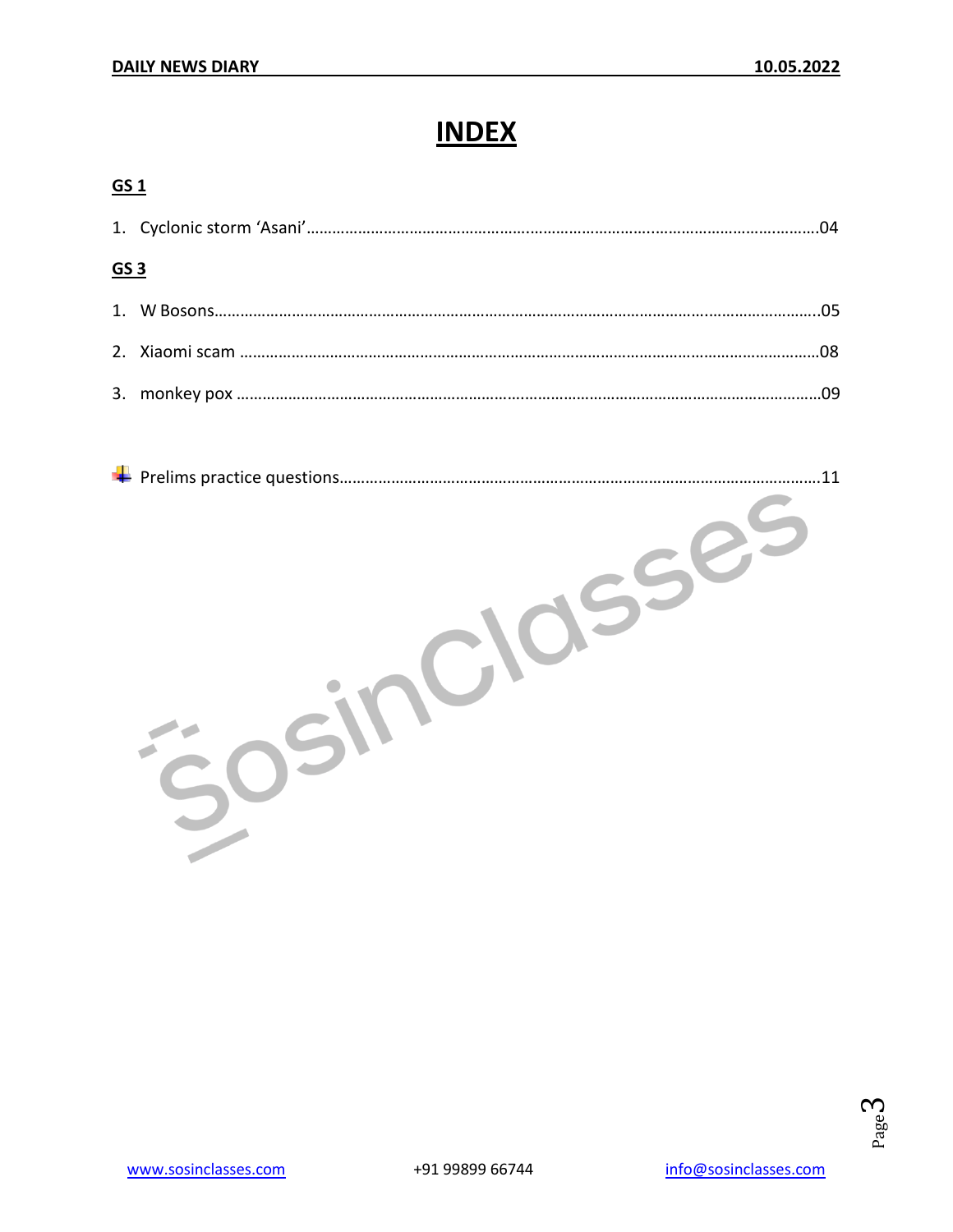## **GS 1**

#### **GEOGRAPHY**

#### **Q) In the context of the frequent recurrence of the cyclones in India, explain how tropical cyclones are formed.**

#### **Context:**

Severe cyclonic storm 'Asani', packing winds above 105 kmph and setting off heavy rain, is likely to make landfall on the eastern coast of India.



#### **Tropical Cyclones:**

- A tropical cyclone is an intense circular storm that originates over warm tropical oceans and is characterized by low atmospheric pressure, high winds, and heavy rain.
- **Cyclones are formed over slightly warm ocean waters. The temperature of the top layer** of the sea, up to a depth of about 60 meters, need to be at least 28°C to support the formation of a cyclone.
- This explains why the April-May and October-December periods are conducive for cyclones.
- Then, the low level of air above the waters needs to have an 'anticlockwise' rotation (in the northern hemisphere; clockwise in the southern hemisphere).
- During these periods, there is an ITCZ in the Bay of Bengal whose southern boundary experiences winds from west to east, while the northern boundary has winds flowing east to west.
- Once formed, cyclones in this area usually move northwest. As it travels over the sea, the cyclone gathers more moist air from the warm sea which adds to its heft.

#### **Requirements for a Cyclone to form:**

There are six main requirements for tropical cyclogenesis:

- 1. Sufficiently warm sea surface temperatures
- 2. Atmospheric instability

Page 4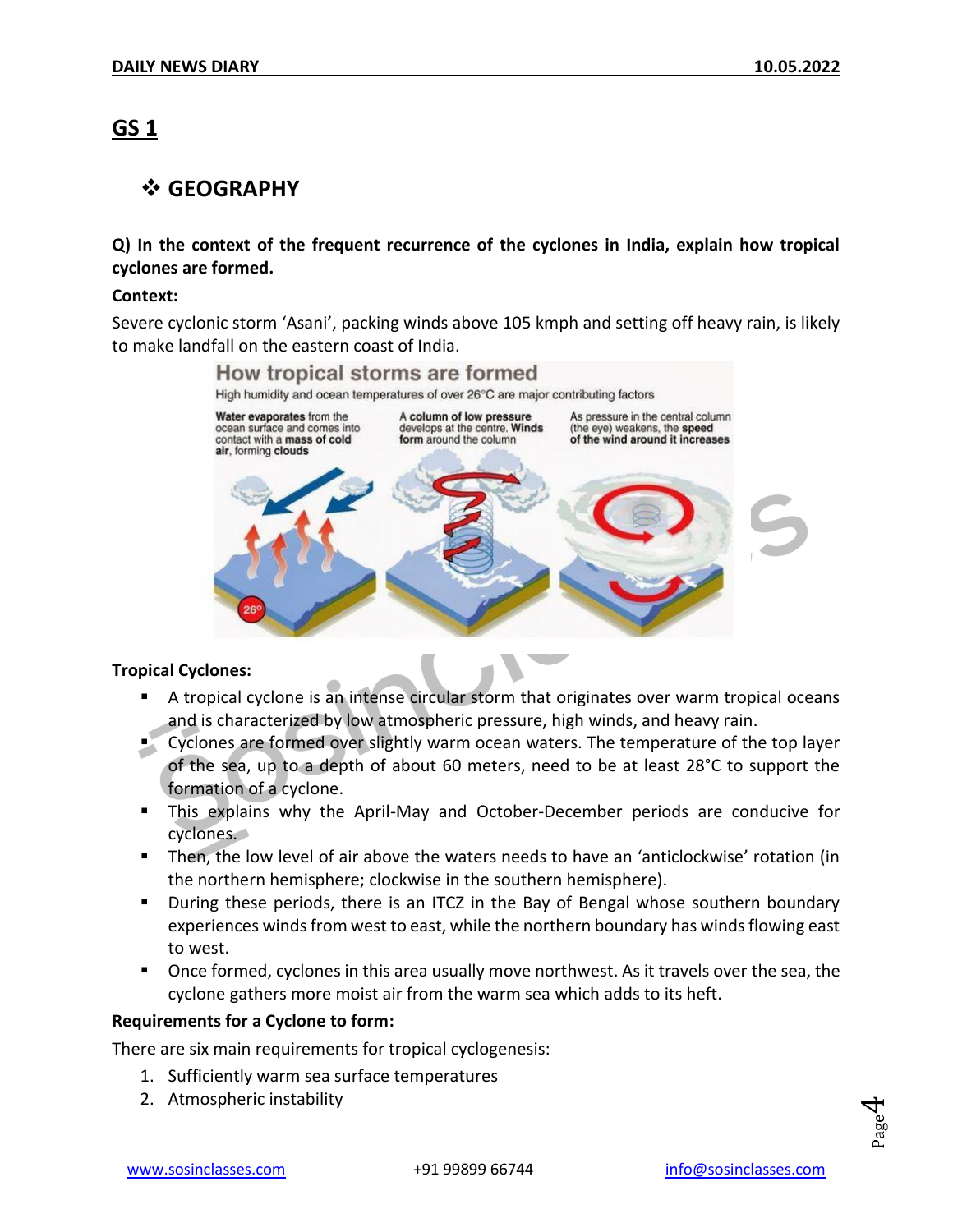- 3. High humidity in the lower to middle levels of the troposphere
- 4. Enough Coriolis force to develop a low-pressure centre
- 5. A pre-existing low-level focus or disturbance
- 6. Low vertical wind shear

#### **How are the cyclones named?**

- a. In 2000, a group of nations called WMO/ESCAP (World Meteorological Organisation/United Nations Economic and Social Commission for Asia and the Pacific) decided to name cyclones.
- b. It comprised Bangladesh, India, the Maldives, Myanmar, Oman, Pakistan, Sri Lanka and Thailand, decided to start naming cyclones in the region.
- c. After each country sent in suggestions, the WMO/ESCAP Panel on Tropical Cyclones (PTC) finalised the list.
- d. The WMO/ESCAP expanded to include five more countries in 2018 Iran, Qatar, Saudi Arabia, United Arab Emirates and Yemen.

#### **Why is it important to name cyclones?**

- $\checkmark$  Adopting names for cyclones makes it easier for people to remember, as opposed to numbers and technical terms.
- $\checkmark$  It's easier and less confusing to say "Cyclone Titli" than remember the storm's number or its longitude and latitude.
- $\checkmark$  Apart from the general public, it also helps the scientific community, the media, disaster managers etc.
- $\checkmark$  With a name, it is also easy to identify individual cyclones, create awareness of its development, rapidly disseminate warnings to increase community preparedness etc.

#### *Source: The Hindu*

**GS 3**

# **SCIENCE & TECHNOLOGY**

#### **Q) What are W Bosons? Explain the debates over W Boson's mass.**

#### **Context:**

Researchers from Collider Detector at Fermilab (CDF) Collaboration, in the US, announced that they have made a precise measurement of the mass of the so-called W boson.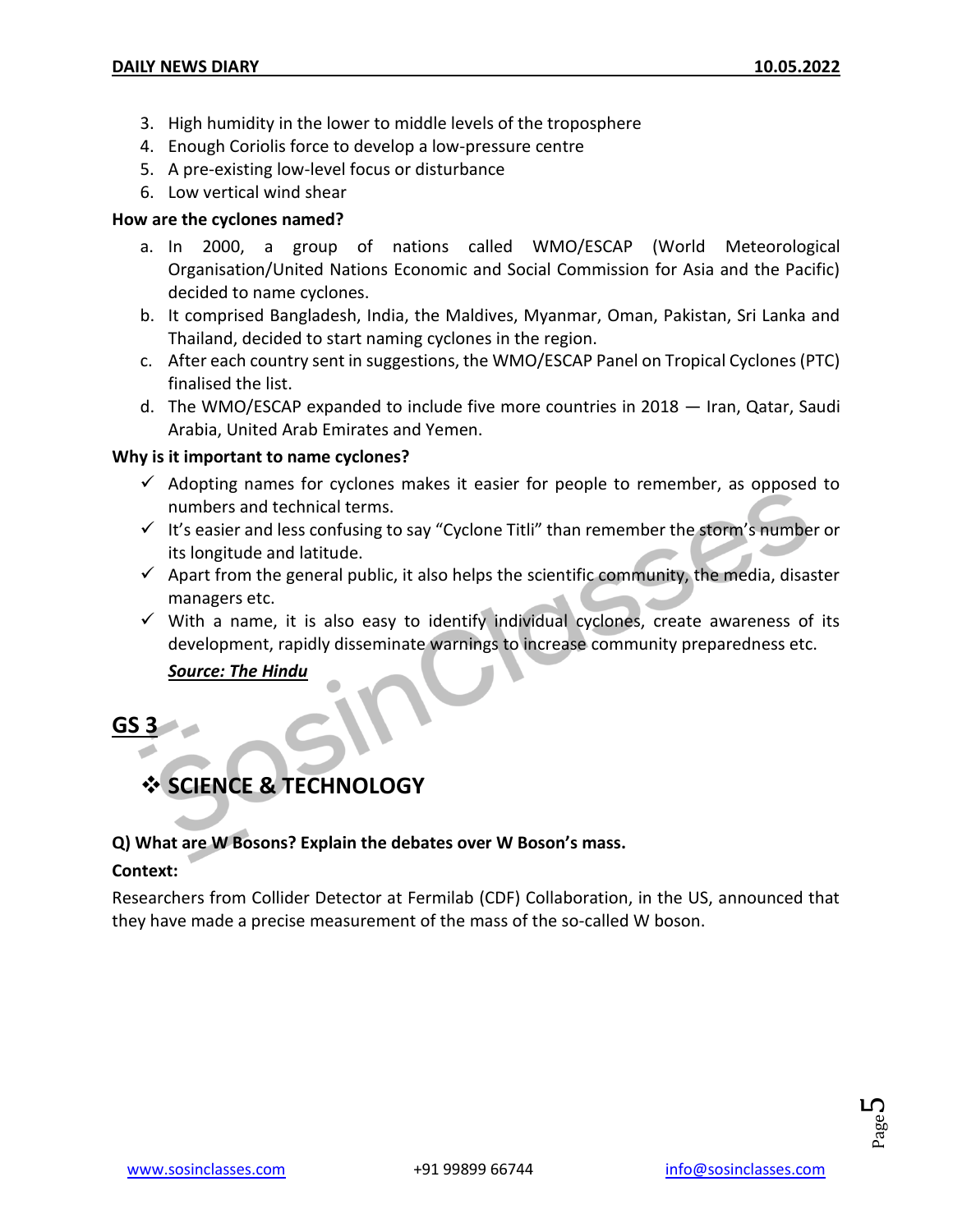



#### **W Boson:**

- Discovered in 1983, the W boson is a fundamental particle.
- Together with the Z boson, it is responsible for the weak force, one of four fundamental
- forces that govern the behaviour of matter in our universe.
- **Particles of matter interact by exchanging these bosons, but only over short distances.**
- The W boson, which is electrically charged, changes the very make up of particles.
- **It switches protons into neutrons, and vice versa, through the weak force, triggering** nuclear fusion and letting stars burn.
- This burning also creates heavier elements and, when a star dies, those elements are tossed into space as the building blocks for planets and even people.

#### **Debate over W Boson's mass:**

- The weak force was combined with the electromagnetic force in theories of a unified electroweak force in the 1960s, in an effort to make the basic physics mathematically consistent.
- But the theory called for the force-carrying particles to be massless, even though scientists knew the theoretical W boson had to be heavy to account for its short range.
- **Theorists accounted for the mass of the W by introducing another unseen mechanism.** This became known as the Higgs mechanism, which calls for the existence of a Higgs boson.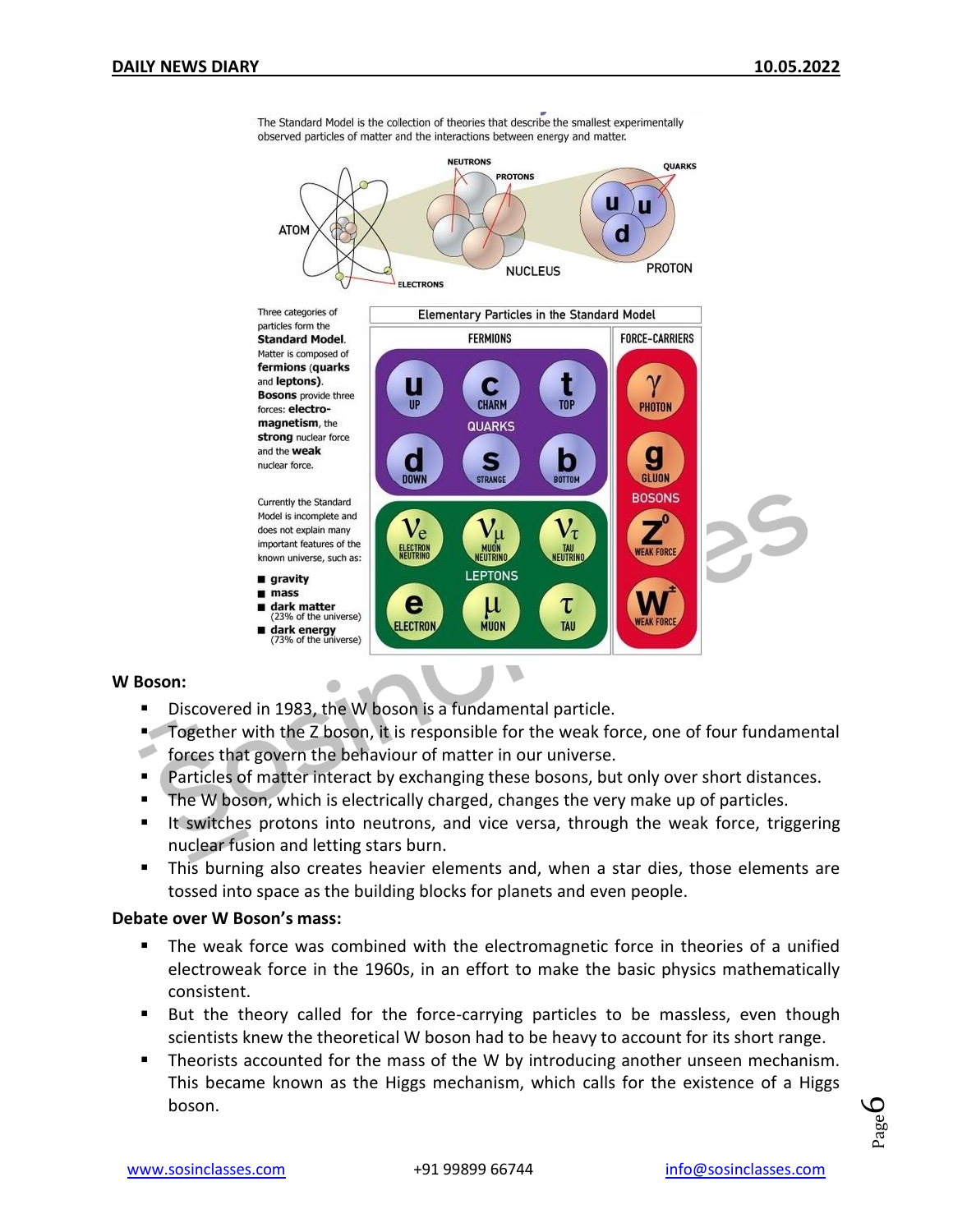#### **Present context:**

- 1. CDF researchers stated that this precisely determined value did not match with what was expected from estimates using the standard model of particle physics.
- 2. This result is highly significant because this implies the incompleteness of the standard model description.
- 3. This is a major claim, since the standard model has been extraordinarily successful in the past decades.
- 4. Hence, physicists are looking for corroboration from other, independent, future experiments.

#### **Standard model of elementary particle physics:**

- **The Standard Model of particle physics is the theory describing three of the four known** fundamental forces (the electromagnetic, weak, and strong interactions while omitting gravity) in the universe and classifying all known elementary particles.
- It is a theoretical construct in physics that describes particles of matter and their interaction. Ex. Proton, Neutron, Electron etc.
- It is a description that views the elementary particles of the world as being connected by mathematical symmetries, just as an object and its mirror image are connected by a bilateral (left–right) symmetry.
- **These are mathematical groups generated by continuous transformations from, say, one** particle to another.
- According to this model there are a finite number of fundamental particles which are represented by the characteristic "eigen" states of these groups.
- **The particles predicted by the model, such as the Z boson, have been seen in experiments** and the last to be discovered, in 2012, was the Higgs boson which gives mass to the heavy particles.

#### **Why is the standard model believed to be incomplete?**

- The standard model is thought to be incomplete because it gives a unified picture of only three of the four fundamental forces of nature and it totally omits gravity.
- **So, in the grand plan of unifying all forces so that a single equation would describe all the** interactions of matter, the standard model was found to be lacking.
- The other gap in the standard model is that it does not include a description of dark matter particles.

#### **Where do we stand now in terms of new physics?**

- $\checkmark$  New physics is in the air, and experiments have been gearing up for some years now to detect new particles.
- $\checkmark$  With its high-precision determination of the W boson mass, the CDF has struck at the heart of the standard model.
- $\checkmark$  So, it is a significant finding and if this is confirmed by the LHC and other experiments, it will throw open the field for ideas and experiment.

#### *Source: The Hindu*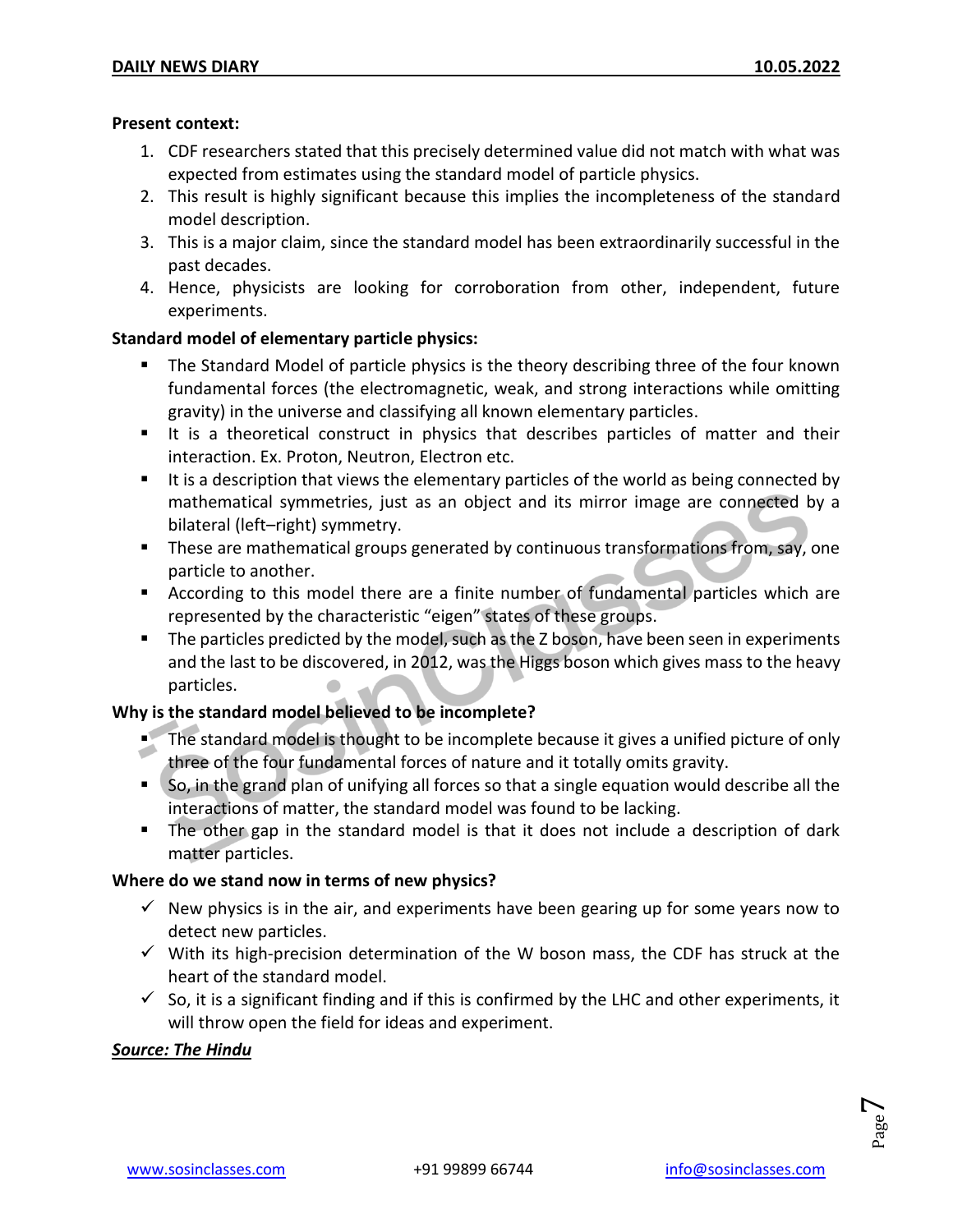### **ECONOMY**

#### **Q) Analyse the tax evasion involved in the Xiaomi scam.**

#### **Context:**

Last week, the Enforcement Directorate had seized Rs 5551.27 crore (\$725 million) from the local bank accounts of the Chinese smartphones company, Xiaomi.

#### **Unfolding the Xiaomi Scam:**

- Xiaomi faces charges of having made illegal remittances to foreign entities by passing them off as royalty payments.
- It is a charge that Xiaomi has been continuously facing in India.
- The 'royalty and licence fee' paid by Xiaomi India were not being added to the transaction value of the goods imported by the company and its contract manufacturers.
- By not adding "royalty and licence fee" into the transaction value, Xiaomi was evading Customs duty.

#### **Recent probe:**

- The Enforcement Directorate has seized the bank account assets from Xiaomi Technology India, under the provisions of Foreign Exchange Management Act (FEMA.
- The company had remitted over Rs 5500 crore to foreign-based entities, including one Xiaomi group entity, in the guise of royalty payments.
- Such huge amounts in the name of royalties were remitted on the instructions of their Chinese parent group entities.

#### **Xiaomi's response:**

- Xiaomi, for its part, said that it is committed to working closely with government authorities to clarify any misunderstandings.
- It argued that the royalty payments and statements to the bank are all legit and truthful
- and were made for the in-licensed technologies and IPs used in our Indian version products.
- It is a legitimate commercial arrangement for Xiaomi India to make such royalty payments.
- But it is a typical corporate response, something on the lines that Xiaomi did on the previous occasion too.

#### **China' response:**

- China firmly supports its companies in protecting their lawful rights and interests.
- It urged India to provide a fair, just and non-discriminatory business environment for Chinese companies making investment and operating in the country.
- $\blacksquare$  It is visible that China has made a dovish statement as they usually do.
- Xiaomi now has alleged its top executives faced threats of "physical violence" and coercion during questioning by ED.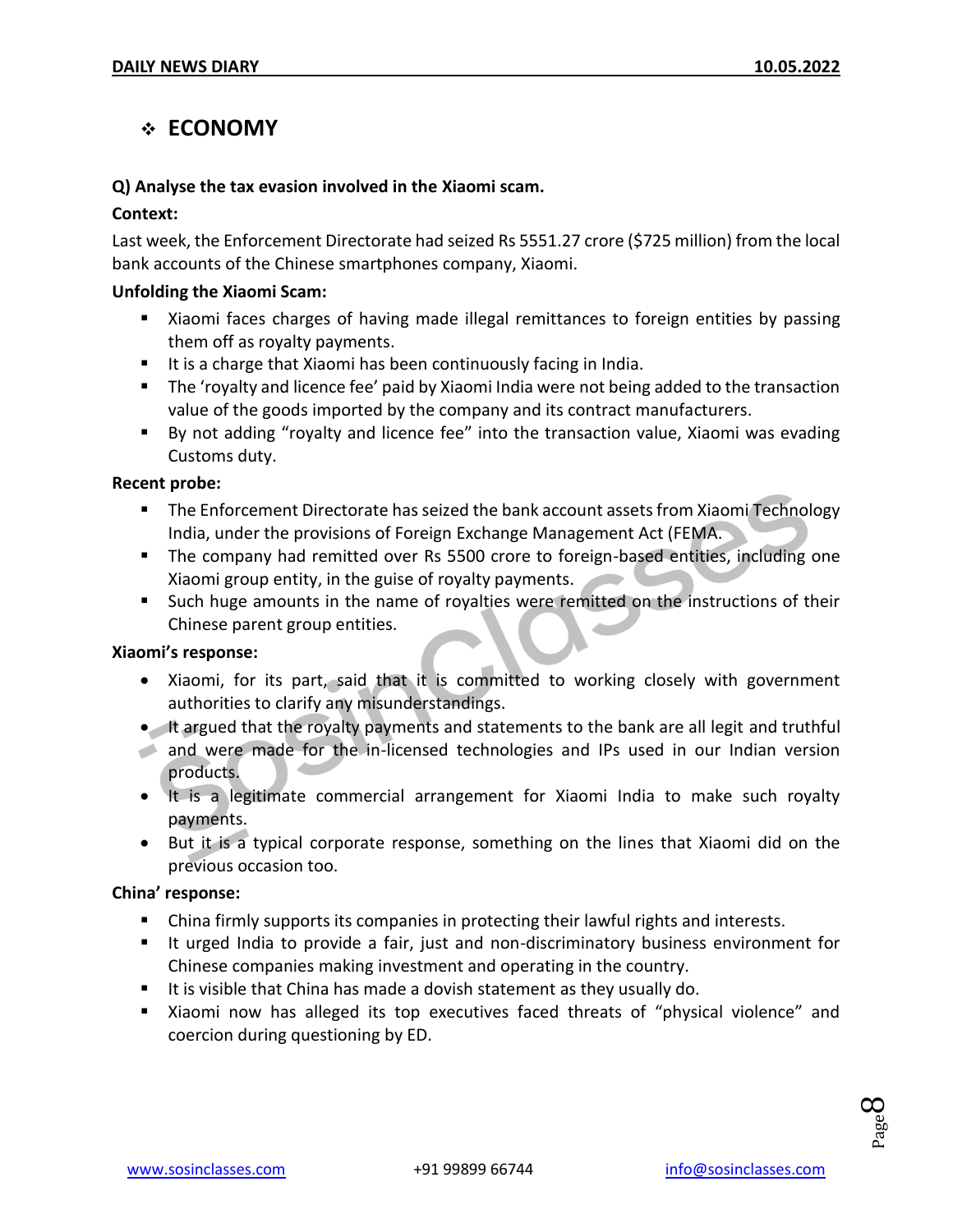#### **Indian Govt. on strong wicket:**

- $\checkmark$  Indian governmental authorities have made it clear that the Chinese companies were not being targeted.
- $\checkmark$  And financial misdemeanours had indeed been committed by these companies.
- $\checkmark$  The government has also explained the various cases in details and what it has seized so far.
- $\checkmark$  But the Chinese companies seem to be playing the victim card.

#### *Source: The Hindu*

#### **SNIPPETS**

#### **GS 3**

#### **HEALTH SCIENCE**

#### **Q) Assess the origin and severity of the monkey pox.**

#### **Context:**

The UK health authorities have confirmed a case of Monkeypox, which is a virus passed from infected animals such as rodents to humans, in someone with a recent travel history to Nigeria where they are believed to have caught it.

#### **Monkeypox:**

- **The monkeypox virus is an orthopoxvirus, which is a genus of viruses that also includes** the variola virus, which causes smallpox, and vaccinia virus, which was used in the smallpox vaccine.
- It causes symptoms similar to smallpox, although they are less severe.
- While vaccination eradicated smallpox worldwide in 1980, monkeypox continues to occur in a swathe of countries in Central and West Africa, and has on occasion showed up elsewhere.
- According to the WHO, two distinct clades are identified: the West African clade and the Congo Basin clade, also known as the Central African clade.

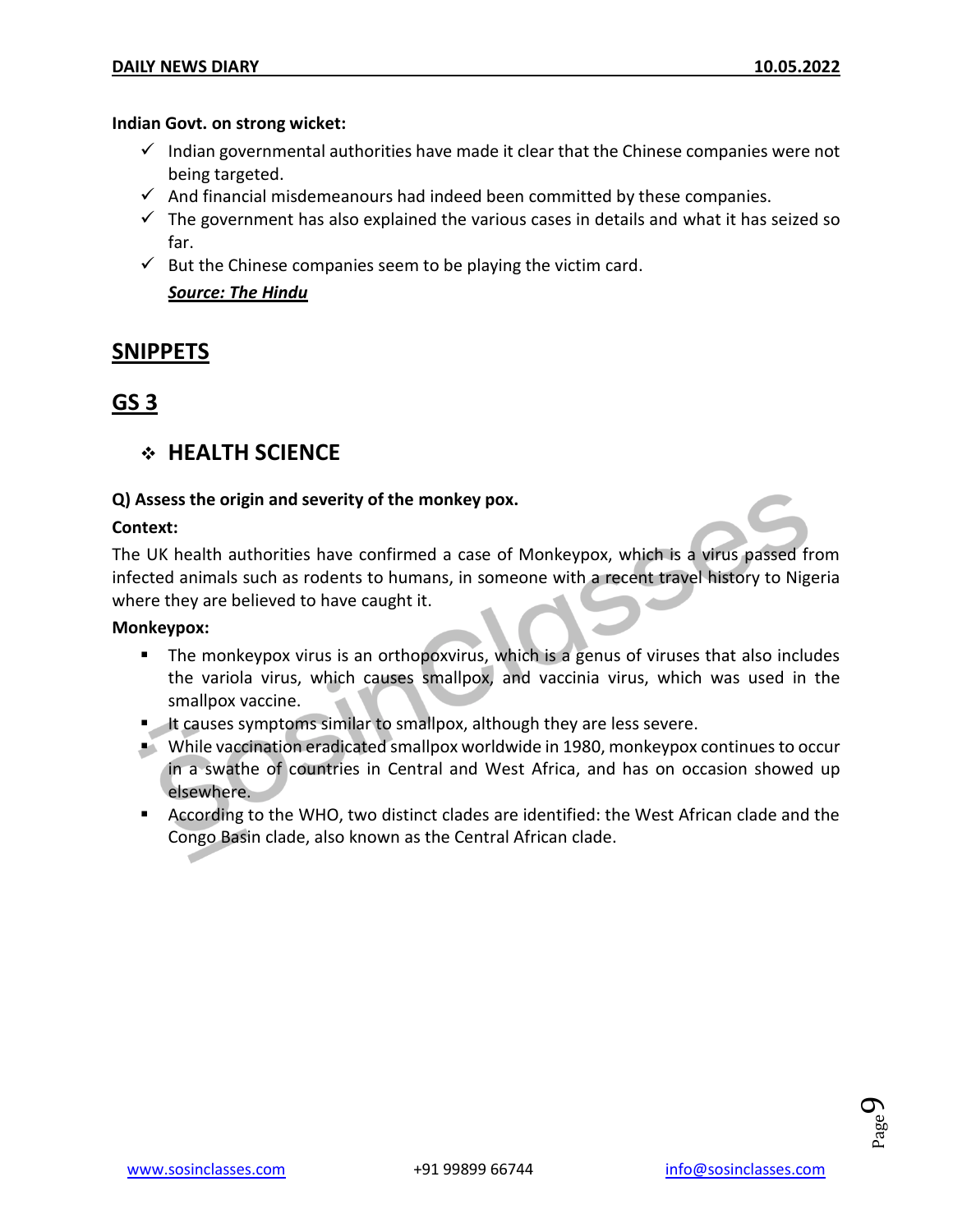

#### **Its origin:**

- Monkeypox is a zoonosis, that is, a disease that is transmitted from infected animals to humans.
- Monkeypox virus infection has been detected in squirrels, Gambian poached rats, dormice, and some species of monkeys.
- According to the WHO, cases occur close to tropical rainforests inhabited by animals that carry the virus.

#### **Symptoms and treatment:**

- a. Monkeypox begins with a fever, headache, muscle aches, back ache, and exhaustion.
- b. It also causes the lymph nodes to swell (lymphadenopathy), which smallpox does not.
- c. The WHO underlines that it is important to not confuse monkeypox with chickenpox, measles, bacterial skin infections, scabies, syphilis and medication-associated allergies.
- d. The incubation period (time from infection to symptoms) for monkeypox is usually 7-14 days but can range from 5-21 days.
- e. There is no safe, proven treatment for monkeypox yet.

#### *Source: The Hindu*

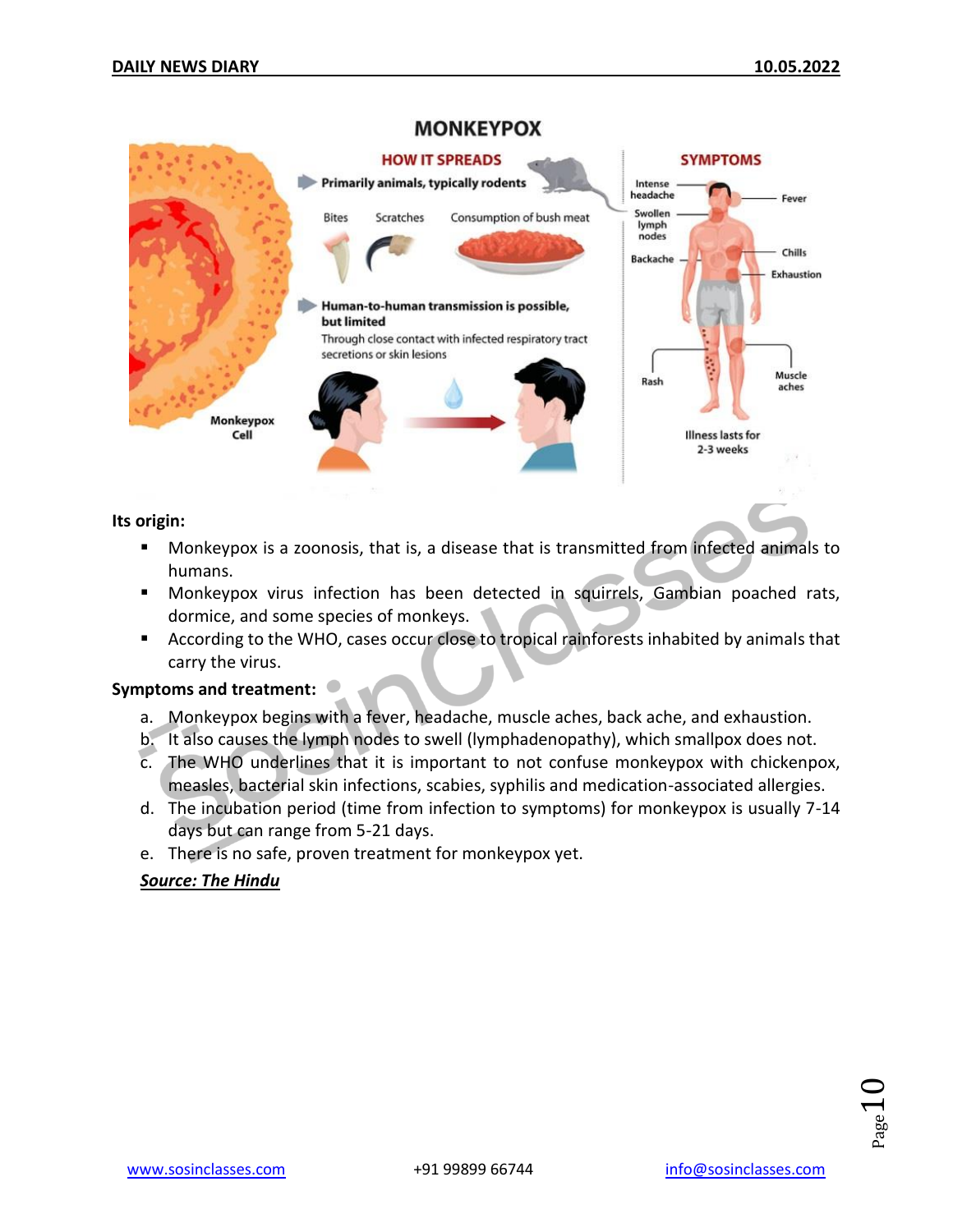**Q) With respect to the Members of Parliament Local Area Development Scheme (MPLADS) program, which of the following statements are correct?**

- a. MPLADS program was first launched Atal Bihari Vajpayee government in 1996.
- b. Individual MPs are entitled Rs 5 Crore for every two years.
- c. Funds should be used to create durable assets like public health, education, etc.
- d. District authority must inspect at least 10% of all works under implementation.

#### **Hey from Yesterday –**

**Q) Which one of the following served as the highest court of appeal before the Supreme Court was established by the Constitution of India?**

- a. Privy Council
- b. Allahabad High Court
- c. Federal Court
- d. None of the above

#### **Answer: a**

#### **Explanation:**

- During the British regime, the King in Council, or Privy Council as it was generally called, was the highest forum to entertain appeals from the judgments and orders passed by the courts in India.
- On enactment of the Judicial Committee Act, 1833, it came to be called the Judicial Committee of Privy Council. The decisions of the Judicial Committee used to be couched in advisory form, though, in practice, the Crown always accepted its advice.
- The Privy Council acted as a channel, through which English concepts came to be assimilated with Indian laws. It served as a bridge between the Indian and the English legal system.
- However, there was a rising demand for establishment of Supreme Court in India, since it was felt that appeal to the Privy Council was very costly and beyond the means of common man.
- The Government of India Act, 1935 provided for the establishment of a Federal Court to interpret the Act and adjudicate disputes relating to the federal matters.
- To begin with, Federal Court had a very limited jurisdiction, confined to original jurisdiction in disputes between the centre and constituent units or inter se amongst the latter, advisory jurisdiction and appellate jurisdiction on a certificate from the High Court. Appeals from Federal Court could go to the Privy Council.
- In cases involving interpretation of Constitution, the parties had to first go to Federal Court in appeal from the High Court, and in other cases appeals from High Courts lay directly to the Privy Council. **Hence, Option (a) is correct.**

 $_{\rm Page}11$ 

585